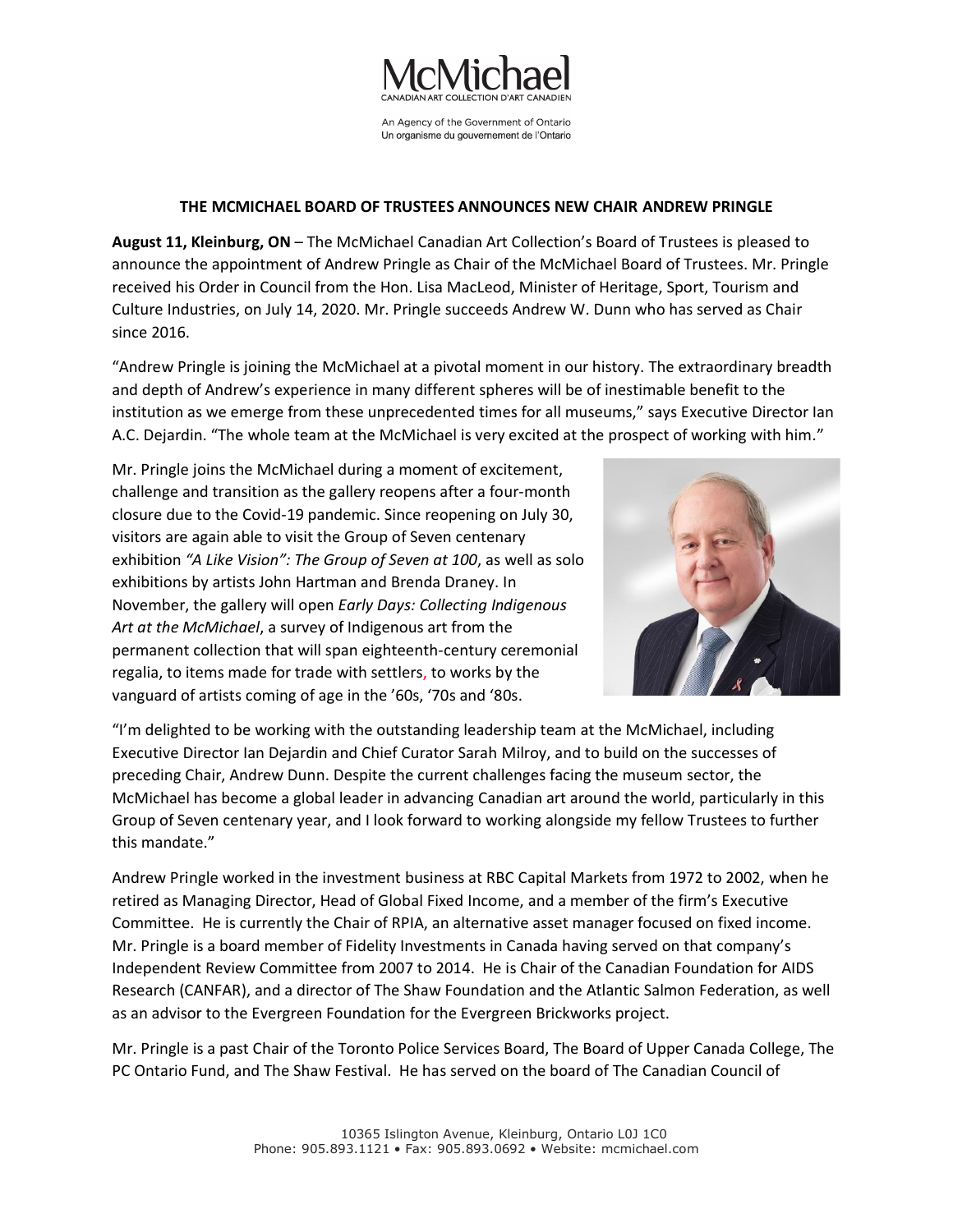

An Agency of the Government of Ontario Un organisme du gouvernement de l'Ontario

Christians and Jews, The Walrus Foundation and is a former member of the Fundraising Advisory Committee for The 519 Community Centre. In June 2016, Mr. Pringle was awarded the Order of Canada.

Born and raised in Toronto, Mr. Pringle still lives in downtown Toronto. He and his wife, broadcaster Valerie Pringle, have three children.

The McMichael also gratefully acknowledges the leadership of outgoing Chair Mr. Dunn whose guidance and support has put the McMichael on firm financial and operational footing and whose passion for the art of Canada has done much to extend the McMichael's reputation at home and abroad.

"Andrew Dunn has been an inspiring and dynamic Chair of the McMichael Board of Trustees. His enthusiasm for the place and for the art of Canada, coupled with a dauntless commitment to supporting both the institution and its staff, made him an exceptional Chair," says Mr. Dejardin. "He has left his mark on the McMichael, to be sure. I will always be grateful to him for leading the effort to bring me to Canada, and he remains one of our strongest advocates. I am personally deeply grateful for all his wisdom and support, so generously given."

"As a board, our primary role is to appoint an Executive Director and then to support that person to succeed. Ian Dejardin has been an outstanding choice, coming from Dulwich Picture Gallery in London and Sarah Milroy



equally so, initially appointed as Chief Curator, but serving as Interim Executive Director during Ian's serious illness, from which he has happily now recovered," says Mr. Dunn. "Ian and Sarah have teamed up to create wave after wave of exhibitions by historical and contemporary artists from across the country, showcasing their best work, whether from the McMichael's own collection or borrowed from a growing list of institutions and private collectors. These shows are always full of surprises and are designed to tour Canada and beyond, solidifying the McMichael as the home of the art of Canada. I am very pleased to pass the torch to the highly accomplished Andrew Pringle, who I know is enthusiastic to advance the McMichael's evolution into a must-see destination for art lovers everywhere."

Mr. Dunn joined the Board of Trustees in 2012 becoming Chair in 2016. An eminent investment advisor with extensive experience in business and community involvement, Mr. Dunn spent 27 years at Deloitte, leaving as Vice-Chair of the Canadian firm and is the Founder and Managing Partner of private equity investment firm Canadian Shield Capital. He has served on the boards of the Children's Aid Foundation and the Upper Canada College Foundation, as well as numerous corporate boards, including Hatch, Canada's largest private engineering firm.

The McMichael Canadian Art Collection's Board of Trustees and the McMichael Canadian Art Foundation are both governed by members who bring a wide range of experience to the gallery. Mr. Dunn has been a member of the McMichael Board of Trustees since 2012 and will now sit on the McMichael Canadian Art Foundation.